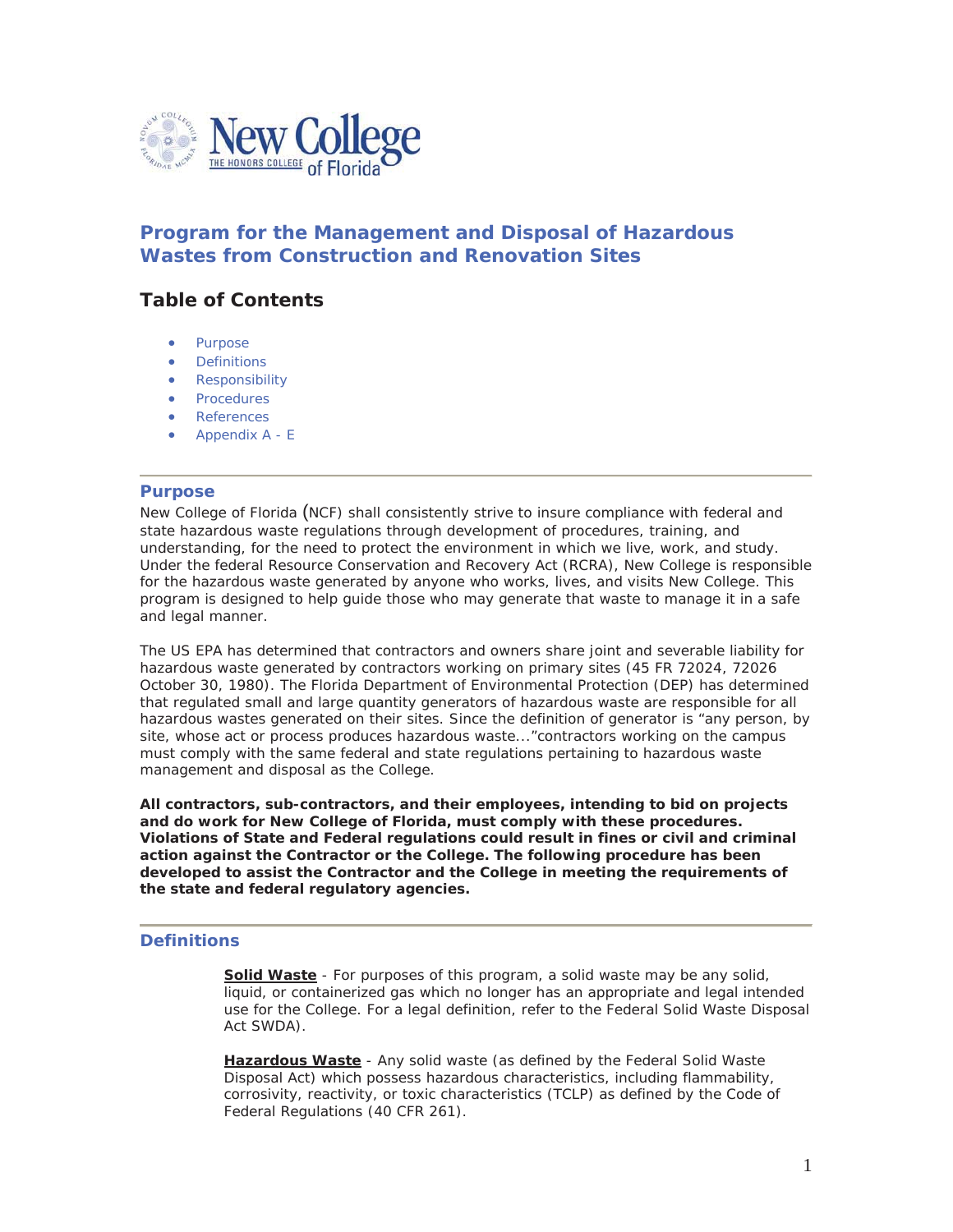**Acutely Hazardous Waste** - Wastes listed in 40 CFR 261.33(e) often referred to as the "P" Listed wastes.

**Listed Hazardous Waste** - Any chemical or product as listed in 40 CFR 261.31 - 261.33. Listed wastes are often referred to as "D", "F", "K", "U", and "P" wastes.

**Flammable Characteristic Waste** - Any waste with a flash point of less than 140F (60C). Common flammable materials include acetone, toluene, methanol, ethers, isopropanol, duplicating fluids, rubber cement glue, paint thinner or mineral spirits, oil based paints and stains, rubbing alcohol, nail polish remover, any aerosol containers such as spray paints and adhesives, and solvent-soaked rags.

**Corrosive Characteristic Waste** - Any liquid waste which has a pH of less than 2 (acidic) or greater than 12.5 (basic), or corrodes steel at a rate specified by EPA. Corrosive wastes may include, sulfuric acid, hydrochloric acid (muriatic acid), sodium hydroxide, drain openers (Drano) and products which contain strong acids or bases, which include many cleaning products.

**Reactive Characteristic Waste** - Any waste which is unstable, can readily undergo a violent change, reacts violently with water, is capable of detonation or explosive reaction, or contains sulfides or cyanides that have the potential for generating toxic fumes or vapors. Examples of reactive wastes include sodium and potassium metal, dry picric acid, compounds that form explosive peroxides, and cyanide plating operations.

**Toxic Characteristic Waste (or TCLP)** - a waste identified through an EPA method (**T**oxic **C**haracteristic **L**eachate **P**rocedure) that has the potential of forming a leachate that may cause groundwater contamination. If any product contains a constituent greater than a specified concentration as determined by the TCLP, it is a hazardous waste. Examples are products that contain benzene (many petroleum based products), cadmium (nickel cadmium batteries), lead (lead batteries and lead paints),silver (spent photofixer, silver nitrate), chromium, mercury (mercury batteries, fluorescent light tubes), etc.

**Storage Area** - Area in which hazardous wastes are temporally stored for up to 180 days while awaiting transport to a licensed disposal facility. This is a regulated area in which all containers must be labeled, dated, and inspected weekly.

**Satellite Accumulation Area** - A temporary storage and collection area of hazardous waste, *near the point of generation*, which is under direct control of the person or operator generating the waste. Waste in an approved satellite accumulation area is exempt from the 180 day time limit if other requirements are met. (NOTE: Subject to considerable interpretation and constraints by various regulators).

**Small-Quantity Generator (SQG)** - A generator of hazardous waste who generates between 100 kg and 1000 kg of waste (or less than 1 kg of acutely hazardous waste) in a calendar month. At no time can a SQG have greater than 6000 kg of hazardous waste in storage. The College is considered a small quantity generator.

**Large-Quantity Generator (LQG)** - A generator of hazardous waste who generates greater than 1000 kg (or greater than 1 kg of acutely hazardous waste) in a calendar month.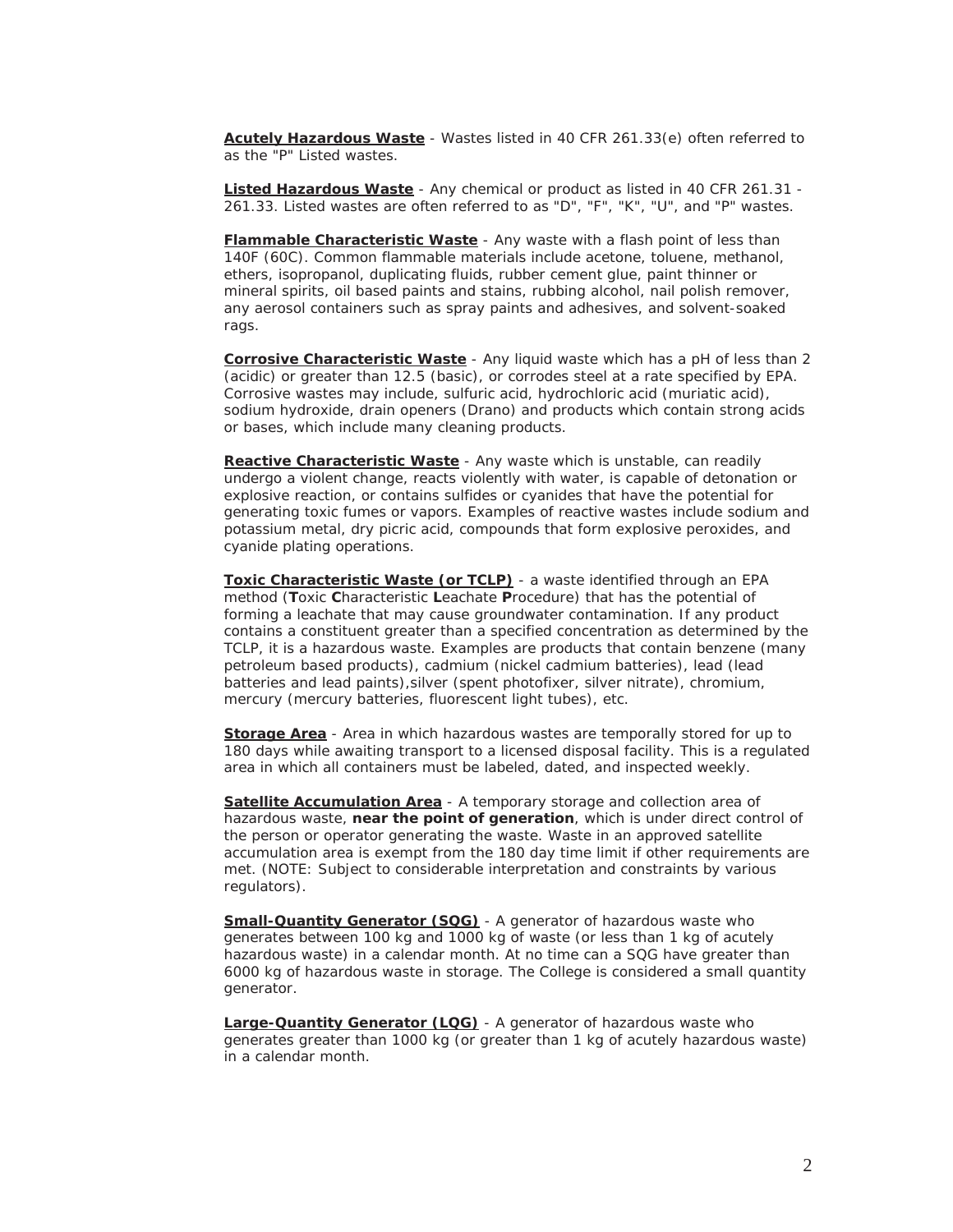## **Responsibility**

NCF shall take every precaution against hazards normally associated with handling and disposal of hazardous chemicals and wastes to avoid human and environmental exposure. The College is a *Small Quantity Generator* (EPA ID # **FLR 000 136 929**) of hazardous waste and is thereby required to comply with Federal and State regulations governing the management and disposal of hazardous wastes. These regulations mandate that the College determine if any given waste is hazardous, and if so, manage and dispose of that waste strictly in compliance with applicable standards.

The President of the College has the ultimate responsibility to insure that hazardous wastes and materials are properly managed. That responsibility has been delegated, via appropriate vice presidents, deans, and departmental chairs to insure that all users of hazardous materials properly manage hazardous wastes generated by their operations

Hazardous Materials in Construction and Demolition waste must be properly managed to avoid fines or environmental liability. Proper management includes identification, accumulation, and disposal. Identification and accumulation prior to disposal is the responsibility of the contractor or department performing the work however the liability for not doing this properly is shared by the College. Therefore, all project managers should be thoroughly aware of the following requirements. All disposal shall be through, coordinated by, or approved by Environmental Health and Safety.

**Billing/Cost Recovery** – Hazardous waste from construction projects is to be paid for by the College from construction funds. The contractor will make arrangements for the waste to be picked up or delivered to the Waste Management Facility. The building and project number should be clearly identified on the Chemical Waste Pickup Request form. EH&S will send a bill to Facilities Planning noting the specific project. If the terms of the contract indicate that the contractor is ultimately responsible for the cost of disposal of hazardous materials in construction debris, these costs may be billed to the contractor by the UF Project Manager or deducted from payments.

#### **Procedures**

Reference the New College of Florida Hazardous Waste Management Program for a comprehensive overview of the program.

Prior to commencement of all demolition and renovation projects, the contractor shall receive a site inspection report from the Project Manager identifying any potential building components of an environmental concern *within the scope of the renovation or demolition only.*

Prior to contracting for work, each contractor, subcontractor, and their employees, *who use hazardous materials and may generate a hazardous waste*, must provide evidence of having received RCRA Hazardous Waste Awareness Training, **and annual refresher training**, as required by 40 CFR 265.16 and 262.34.

Contractors and subcontractors shall identify all hazardous materials and maintain Material Safety Data Sheets (MSDS) for each product *on site* as required by the OSHA Hazard Communication Standard.

Contractors shall be responsible for estimating the type and quantity of hazardous waste that will be generated by all contractor employees and sub-contractors prior to start of a project.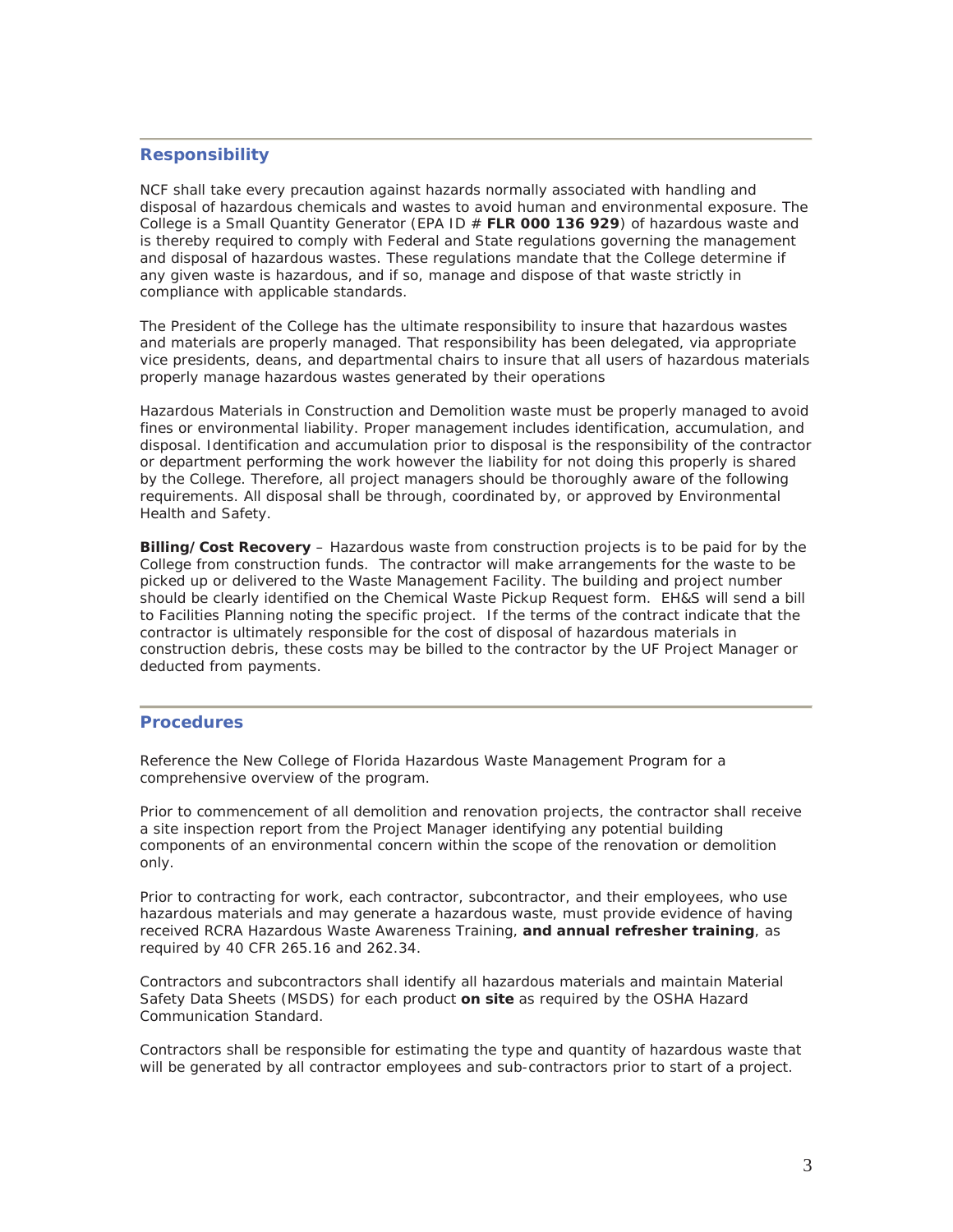The General Contractor shall be responsible for the proper identification, and management of all hazardous wastes within the scope of a given project. Specifically, contractors must identify a secure waste accumulation area, store waste in appropriate containers, identify the contents of the containers including the words HAZARDOUS WASTE, and inspect the containers on a weekly basis. The inspection must be documented.

The Contractor shall turn all properly identified hazardous waste over to the Office of Environmental Health and Safety, at the end of the project or other agreed upon time. Any other arrangements shall have prior written approval from the Office of Environmental Health and Safety and the Office of Facilities Planning.

#### *HAZARDOUS WASTE shall not be removed from the campus by contractors or subcontractors, unless prior arrangements have been made with the College and the waste is properly manifested and transported by a licensed hazardous waste transporter. (NOTE: Useable product is not considered a hazardous waste and is therefore excluded form this statement)*

The Office of Environmental Health and Safety will verify the identification of the waste. If the identification is unacceptable, EH&S will not accept the waste and the contractor shall bear the cost of laboratory analysis for adequate identification.

All hazardous waste will be shipped off site using the College's hazardous waste contractor, under a manifest bearing the USEPA ID# of New College of Florida, and signed by an NCF EH&S representative, unless prior arraignments have been made and approved in writing by NCF Office of EH&S and Facilities Management.

All hazardous waste turned over to the College shall be contained in appropriate, compatible, and closed, containers for the type and volume of waste generated. Containers may include DOT approved 55 or 30 gallon open-head or closed-head drums, 5 gallon pails or cans, etc., or possibly the original container. The contractor shall be responsible for providing the appropriate container for all types of hazardous waste generated.

Paint brushes, rollers, rags, sludges, absorbent, etc. used with oil paints or solvents, that are considered waste materials shall be placed in 5 gallon sealable buckets, or other appropriate size containers and properly labeled with the contents and the words "Hazardous Waste" .

In no cases shall evaporation be used to dry solvent laden materials destined for disposal. Evaporation of waste solvents is considered illegal disposal of hazardous waste.

All hazardous waste must be stored in a secured, locked, and safe location. Incompatible waste (acids/bases/flammables) must be stored in physically separate locations. Hazardous waste storage locations shall be coordinated and approved by EH&S.

All hazardous waste containers must be closed at all times except when adding waste.

Fluorescent bulbs and ballasts shall be removed from all lighting fixtures prior to disposal.

a. **Lamps and HID light bulbs** – Fluorescent and high-intensity discharge (HID) bulbs must be managed as a Universal Waste. Other specialty bulbs which also may contain mercury must also be managed as a Universal Waste. All spent lamps, or the container which they are in, must be labeled clearly using the following phrases: "Universal Waste—Lamp(s)," or "Waste Lamp(s)," or "Used Lamp(s)" and the date. Lamp may be placed in their original box or in 4' cardboard cylinders available from lamp recycling facilities. Protect lamps from breaking and the containers from moisture. Do not tape lamps. Each box must be labeled in accordance with FAC 62- 737 and dated.

b. **Lamp ballasts** – All ballasts (PCB and non PCB) must be collected for disposal in appropriate containers. Appropriate containers include 5 gallon plastic buckets with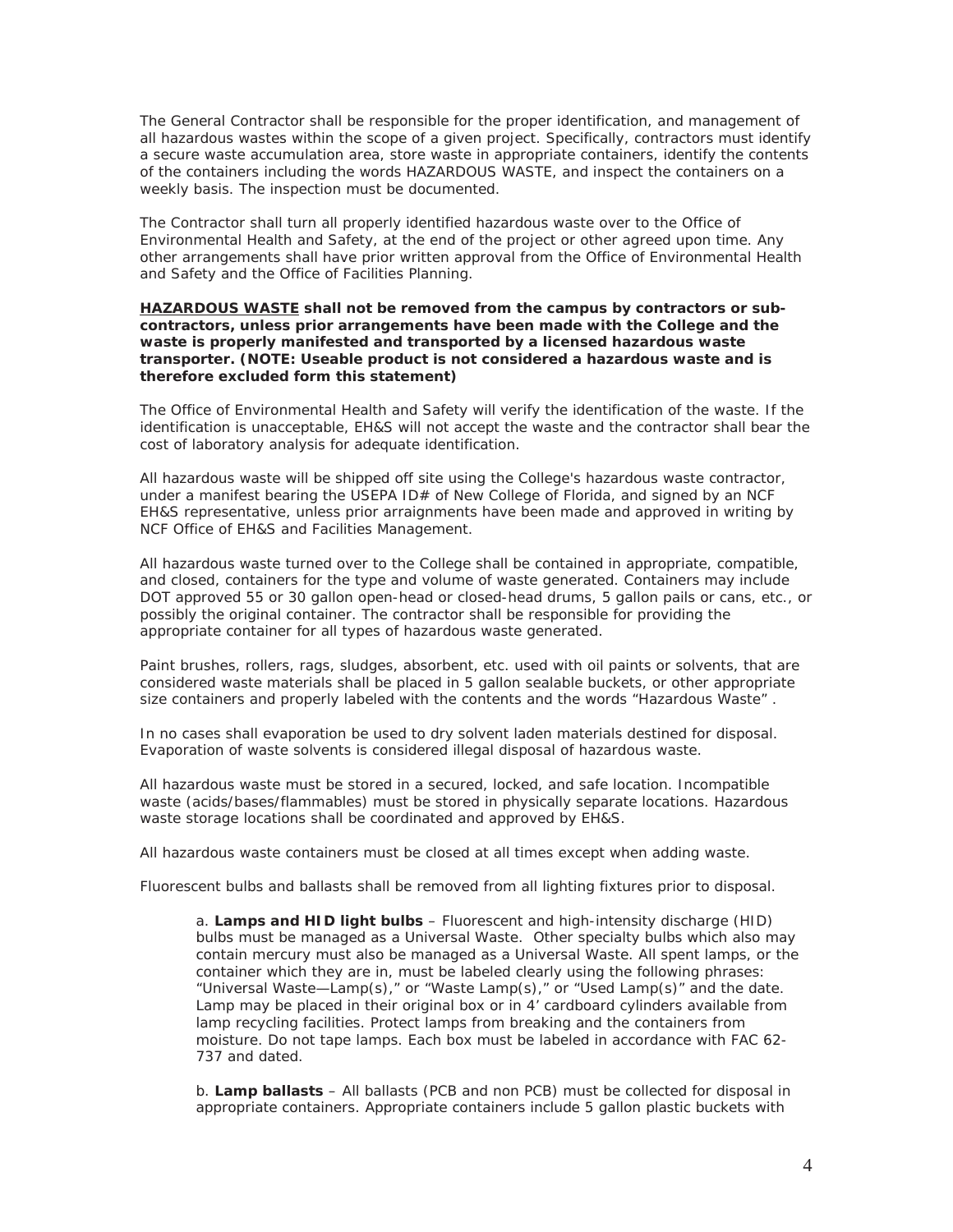lids or 55 gallon steel drums with lids. Barrels must be labeled and closed during accumulation. 55 gallon barrels should not be filled more than half way due to the weight. PCB ballasts must be segregated from non PCB ballasts.

**Mercury switches and thermostats** – Mercury Containing Equipment – There are many types of equipment that contain elemental mercury. Before disposing of any of these types of equipment, you should verify that they do not contain mercury. Mercury containing devices should be handled with caution to prevent spillage. Devices should be handled intact, sealed, and packaged to prevent breakage. All used mercury containing equipment must be labeled clearly as "Universal Waste—Mercury Containing Equipment," "Waste Mercury-Containing Equipment," or "Used Mercury-Containing Equipment."

Mercury Thermostats shall be labeled "Universal Waste—Mercury Thermostat(s)," "Waste Mercury Thermostat(s)," or "Used Mercury Thermostat(s)."

Examples include:

- Heating and air conditioning thermostats
- Tilt switches used in silent light switches,
- Pressure gauges, displacement/plunger relays
- Flow meters
- Float switches
- Drain traps in old buildings

**Batteries** – Storage batteries and other batteries which contain hazardous metals such as mercury, lead, silver and cadmium must be managed as universal Waste and properly recycled. All used batteries must be clearly labeled using the following phrases: "Universal Waste — Batteries", "Waste Batteries" or "Used Batteries" during accumulation. Bagging small batteries in non conductive material will help prevent fires.

#### **References**

40 CFR 261 – 270 40 CFR 273.10 – 273.20 (Subpart B) Florida Statutes, Chapter 403 Florida Administrative Code 62-730; 62-710; 62-737 NCF Hazardous Waste Management Program

#### **Appendix A**

# **EXAMPLES OF TRADES THAT MAY GENERATE HAZARDOUS WASTES**

Demolition Contractors Roofing Contractors Painting Contractors Carpet/Floor Finish Applications Specialty Application Contractors Plumbers

# **EXAMPLES OF HAZARDOUS WASTE THAT MAY BE GENERATED**

Fluorescent and HID Light Tubes PCB/non-PCB Ballasts Lead-containing Paint Mercury Containing devices (thermostats & controls)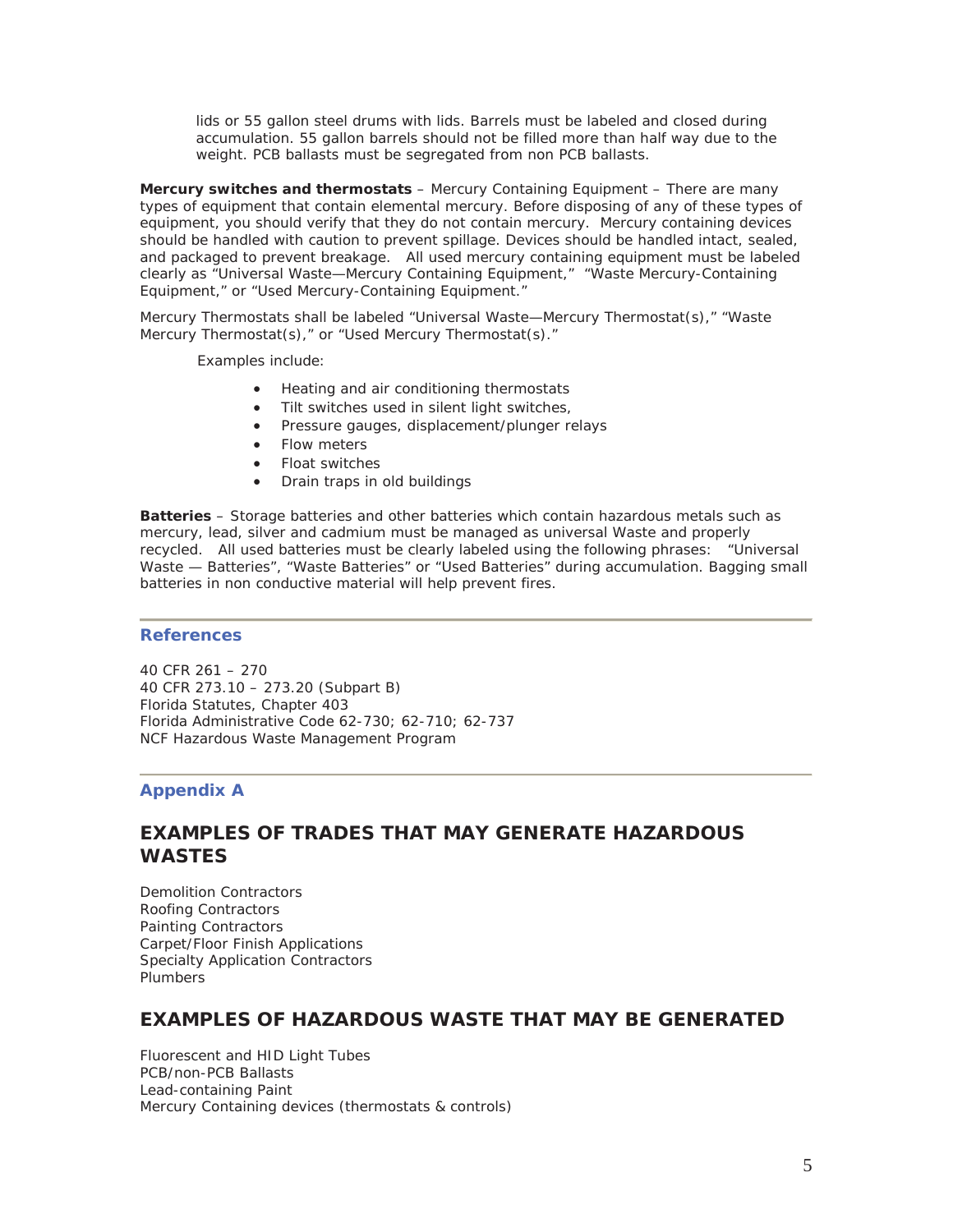Mineral Spirits Toluene Acetone Oil based paints and stains Paint Thinners Aerosol cans (paints, cleaners, adhesives) Roof Patch/tar Carpet glue PVC Primer and glue Brushes, rollers, and rags used with oil based paint and solvents Sludge from cleaning oil paints and equipment Waste product from any container labeled flammable or combustible or that contain "petroleum distillates" or chlorinated hydrocarbon compounds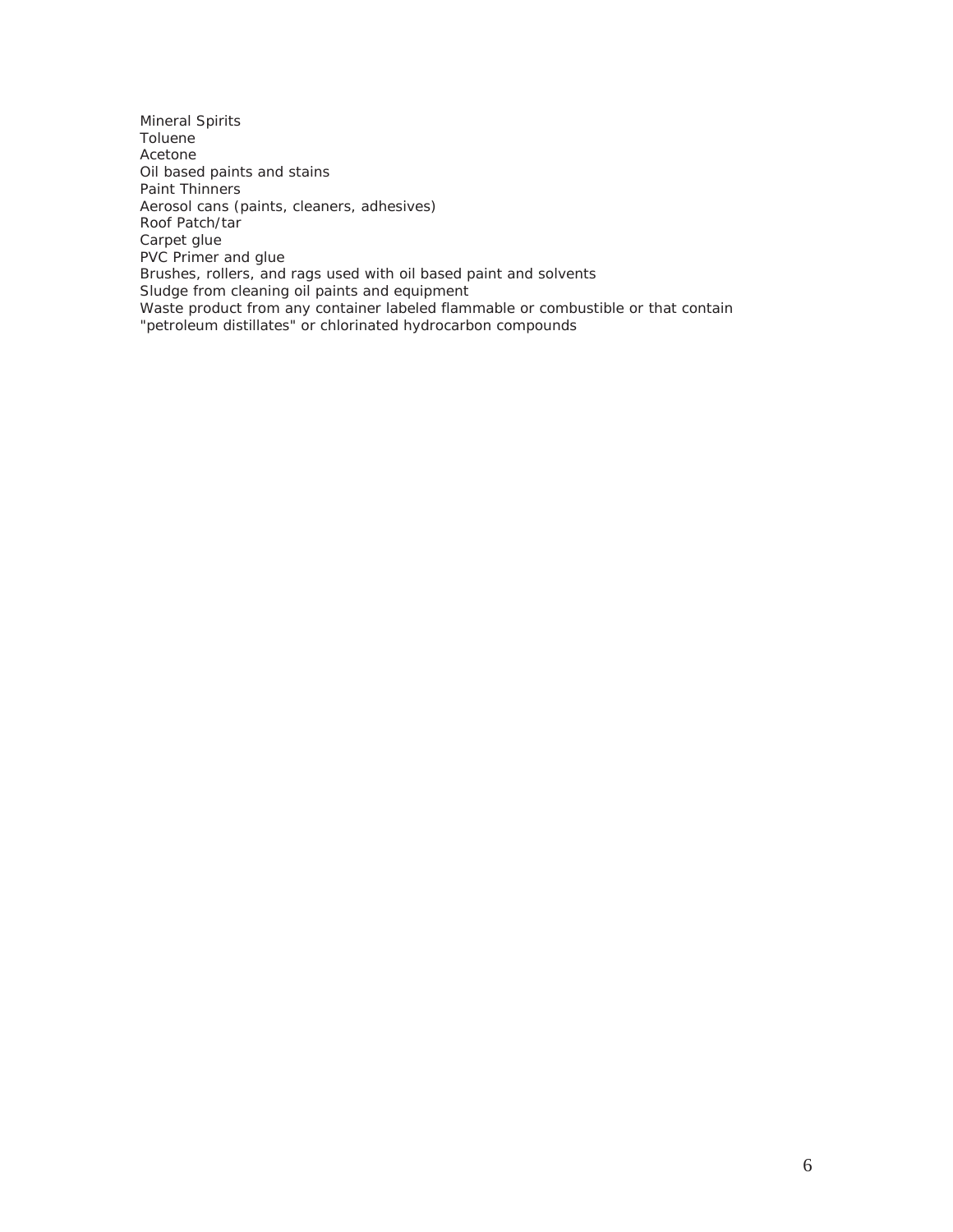## **Appendix B**

# **SITE ASSESSMENT CHECKLIST FOR DEMOLITION AND RENOVATION PROJECTS**

# **1. General Information**

**1.1 Building Information**  NCF Building Number Current Use of the Building Occupied or Unoccupied

# **1.2. Type of Construction Project**

| Demolition       | Yes | N <sub>0</sub> |
|------------------|-----|----------------|
| Renovation       | Yes | N <sub>0</sub> |
| New construction | Yes | N <sub>0</sub> |

If Demolition/Renovation, Specify Area or Scope.

## **1.3. Project Design By**

Name of A/E Firm or UWF Project Manager

## **1.4 Site Assessment By**

# NCF EH&S Environmental Consultant Date

## **1.5 Site Construction**

NCF Maintenance Contractor Name

# **2. Site Inspection**

l,

| 2.1 Asbestos |                             |        |  |
|--------------|-----------------------------|--------|--|
|              | • Asbestos Survey Conducted | Yes No |  |
|              | • Is ACM Present?           | Yes No |  |

If yes, must be abated prior to demolition/renovation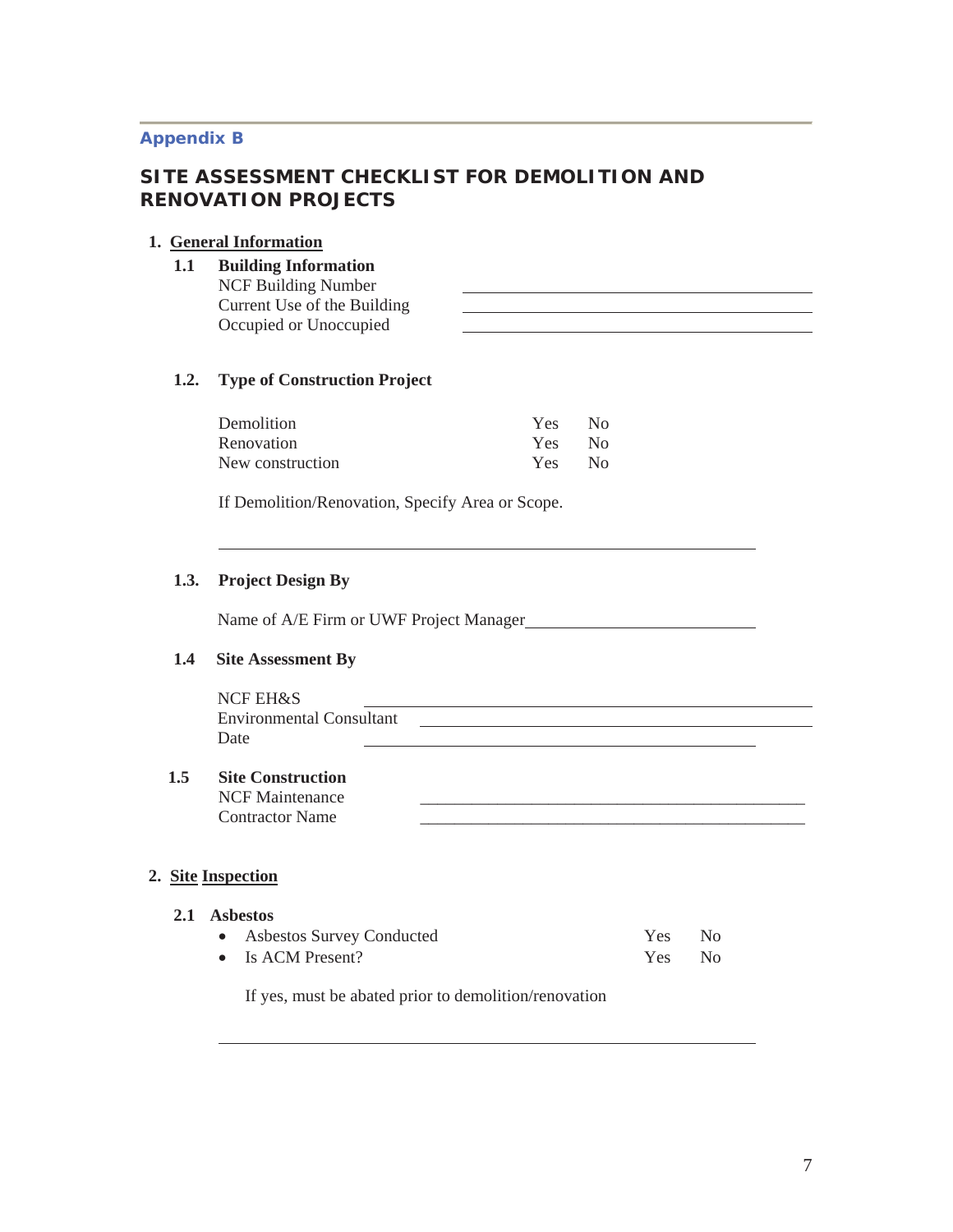## **2.2 Lead Based Paint**

l

| Lead-Based Paint Survey Conducted | Yes No |  |
|-----------------------------------|--------|--|
| Lead-Based Paint Present          | Yes No |  |

If yes, work practices and disposal issues must be evaluated.

## **2.3 Lead Containing Building Materials**

| $\bullet$ | Are other lead containing products present | <b>Yes</b> | N <sub>0</sub> |
|-----------|--------------------------------------------|------------|----------------|
| $\bullet$ | Roof Flashing                              | Yes        | N <sub>0</sub> |
| $\bullet$ | Plumbing                                   | <b>Yes</b> | N <sub>0</sub> |
| $\bullet$ | <b>Lead Plaster</b>                        | Yes        | No             |
| $\bullet$ | <b>Batteries</b>                           | <b>Yes</b> | No             |
|           | other                                      |            |                |

If yes, must be handled and disposed properly

# **2.4 PCB**

|           | • Are known PCB containing products present? | Yes  | - No           |  |
|-----------|----------------------------------------------|------|----------------|--|
|           | • light ballasts                             | Yes: | N <sub>0</sub> |  |
| $\bullet$ | capacitors                                   | Yes  | - No           |  |
|           | transformers                                 | Yes  | N <sub>0</sub> |  |
|           | other                                        |      |                |  |

\_\_\_\_\_\_\_\_\_\_\_\_\_\_\_\_\_\_\_\_\_\_\_\_\_\_\_\_\_\_\_\_\_\_\_\_\_\_\_\_\_\_\_\_\_\_\_\_\_\_\_\_\_\_\_\_

If yes, must be handled and disposed of properly.

## **2.5 Mercury Containing Devices**

|               | <b>Fluorescent Lamps</b><br>$\bullet$              | Yes | No.            |
|---------------|----------------------------------------------------|-----|----------------|
|               | <b>HID Lamps</b><br>$\bullet$                      | Yes | N <sub>0</sub> |
|               | <b>Thermostats</b><br>$\bullet$                    | Yes | N <sub>0</sub> |
|               | Switches<br>$\bullet$                              | Yes | N <sub>o</sub> |
|               | Other<br>$\bullet$                                 | Yes | N <sub>0</sub> |
|               |                                                    |     |                |
|               | 2.6 Radioactive Materials                          |     |                |
|               | <b>Tritium EXIT Signs</b>                          | Yes | N <sub>0</sub> |
|               | Other Tritium devices<br>$\bullet$                 | Yes | N <sub>0</sub> |
|               | Radioactive sources (laboratories/instrumentation) | Yes | N <sub>0</sub> |
|               | If yes, contact EH&S.                              |     |                |
| $2.7^{\circ}$ | <b>Fume Hoods</b>                                  |     |                |
|               | Are Fume Hoods present?<br>$\bullet$               | Yes | N <sub>0</sub> |
|               | If yes, what type?                                 |     |                |
|               | Do they contain ACM?                               | Yes | N <sub>0</sub> |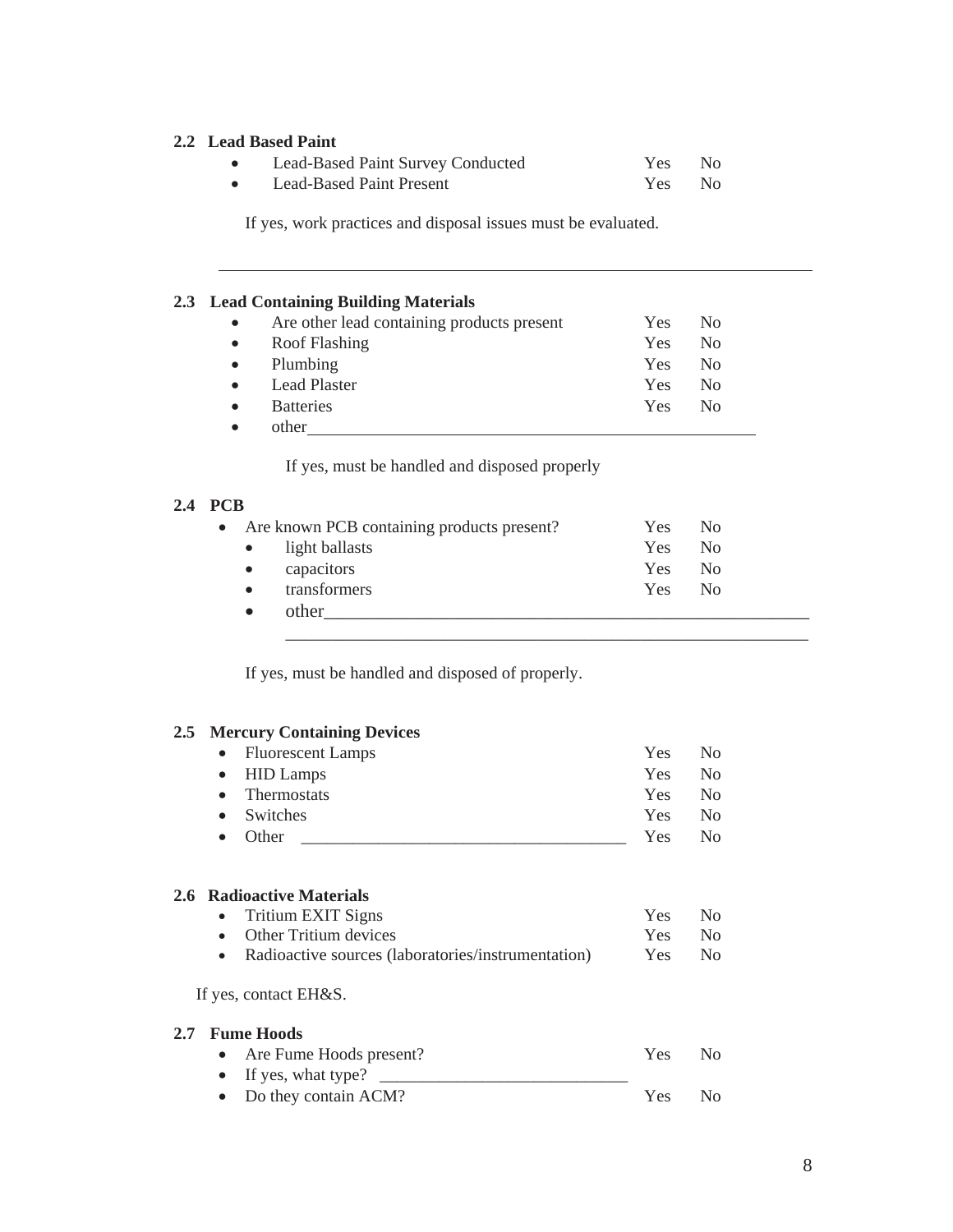|                  | Have contents been removed?                                                                                                                       | Yes        | No.            |
|------------------|---------------------------------------------------------------------------------------------------------------------------------------------------|------------|----------------|
| 2.8              | <b>Solvents/Paints/Flammable Materials</b><br>Are solvents/paints stored in the area<br>If yes, they must be relocated or addressed.<br>$\bullet$ | Yes        | N <sub>0</sub> |
| 2.9 <sub>2</sub> | <b>Underground/Aboveground Storage Tanks</b><br>Are UST's,/AST's located on site?<br>$\bullet$<br>If yes, describe.<br>$\bullet$                  | <b>Yes</b> | No             |
|                  | 3.0 CFC's/Refrigerants<br>Does the site contain any refrigeration equipment?<br>$\bullet$<br>List                                                 | <b>Yes</b> | N <sub>0</sub> |
|                  |                                                                                                                                                   |            |                |

If yes, freons must be recovered/recycled by qualified individual.

# **3.1 Miscellaneous Hazardous Material/Waste**

| Identify if any of the following are present |     |                |
|----------------------------------------------|-----|----------------|
| a) Batteries                                 | Yes | N <sub>0</sub> |
| Adhesive glues/removers<br>b)                | Yes | N <sub>0</sub> |
| Pressurized gas cylinders<br>C)              | Yes | N <sub>0</sub> |
| Poisons<br>d)                                | Yes | N <sub>0</sub> |
| Oxidizers<br>e)                              | Yes | N <sub>0</sub> |
| <b>Flammable Materials</b>                   | Yes | N <sub>0</sub> |
| <b>Aerosol Cans</b><br>g)                    | Yes | N <sub>0</sub> |
| Other<br>h)                                  |     |                |
|                                              |     |                |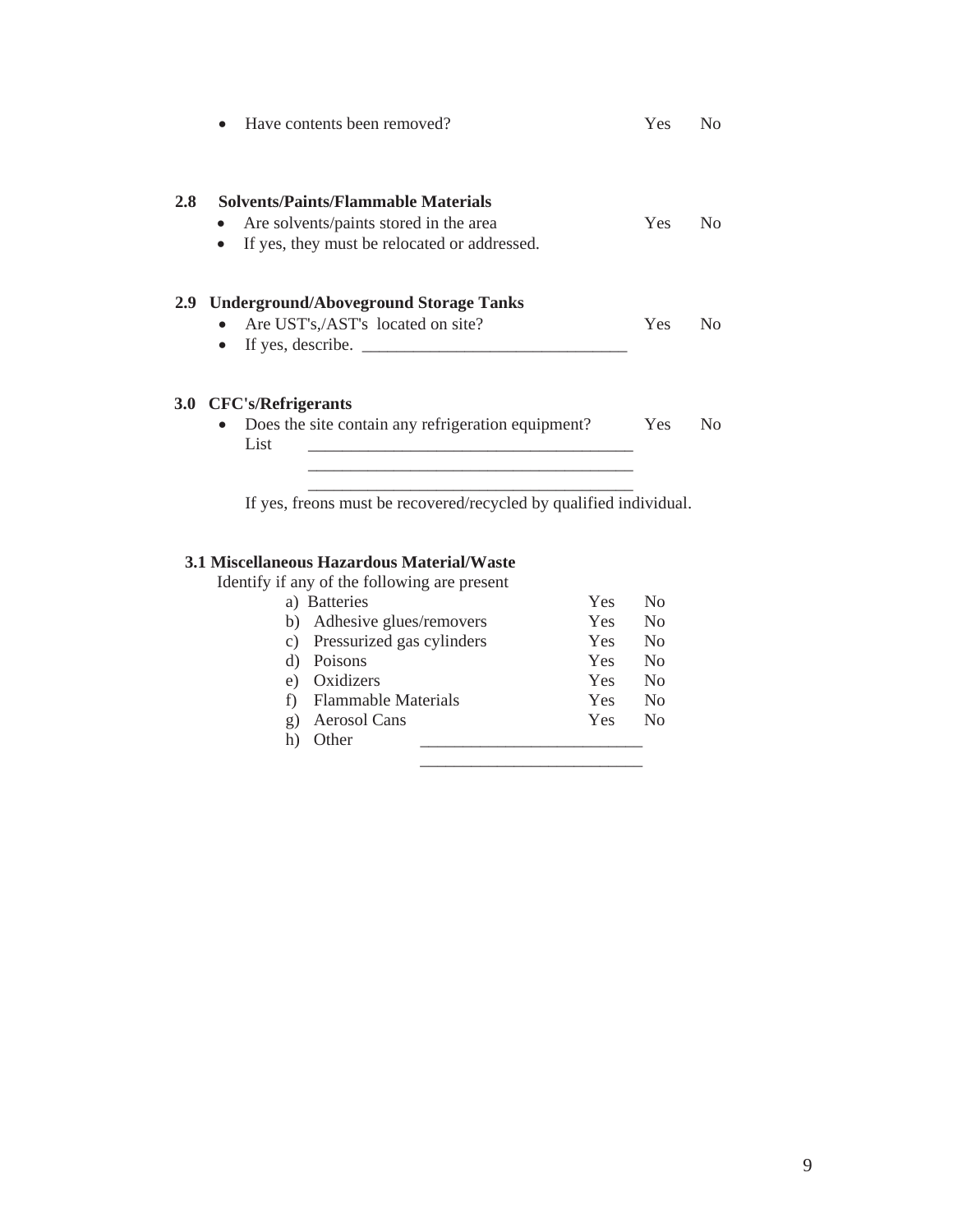## **Appendix C**

#### **New College of Florida OFFICE OF ENVIRONMENTAL HEALTH AND SAFETY**

## **RCRA REQUIRED HAZARDOUS WASTE AWARENESS AND HANDLING TRAINING TRAINING TOPICS:**

- **HAZARDOUS WASTE GENERATOR TRAINING REQUIREMENTS**
- WHAT IS A HAZARDOUS WASTE
- **HAZARDOUS WASTE GENERATOR STATUS**
- ACCUMULATION TIME LIMITS
- **CONTAINER MANAGEMENT & ACCUMULATION POINT REQUIREMENTS**
- **SPILL CONTROL PROCEDURES**
- **HAZARDOUS WASTE PICK-UP SERVICE**
- **HAZARDOUS WASTE DISPOSAL OVER VIEW**

I acknowledge that I have received instruction and written materials regarding the points listed above on the date indicated below.

| Trainee's Name | Trainee's Signature Trainee's |                  |
|----------------|-------------------------------|------------------|
| Trainer's Name | Trainer's Signature           | Date of Training |
|                |                               |                  |
|                |                               |                  |
|                |                               |                  |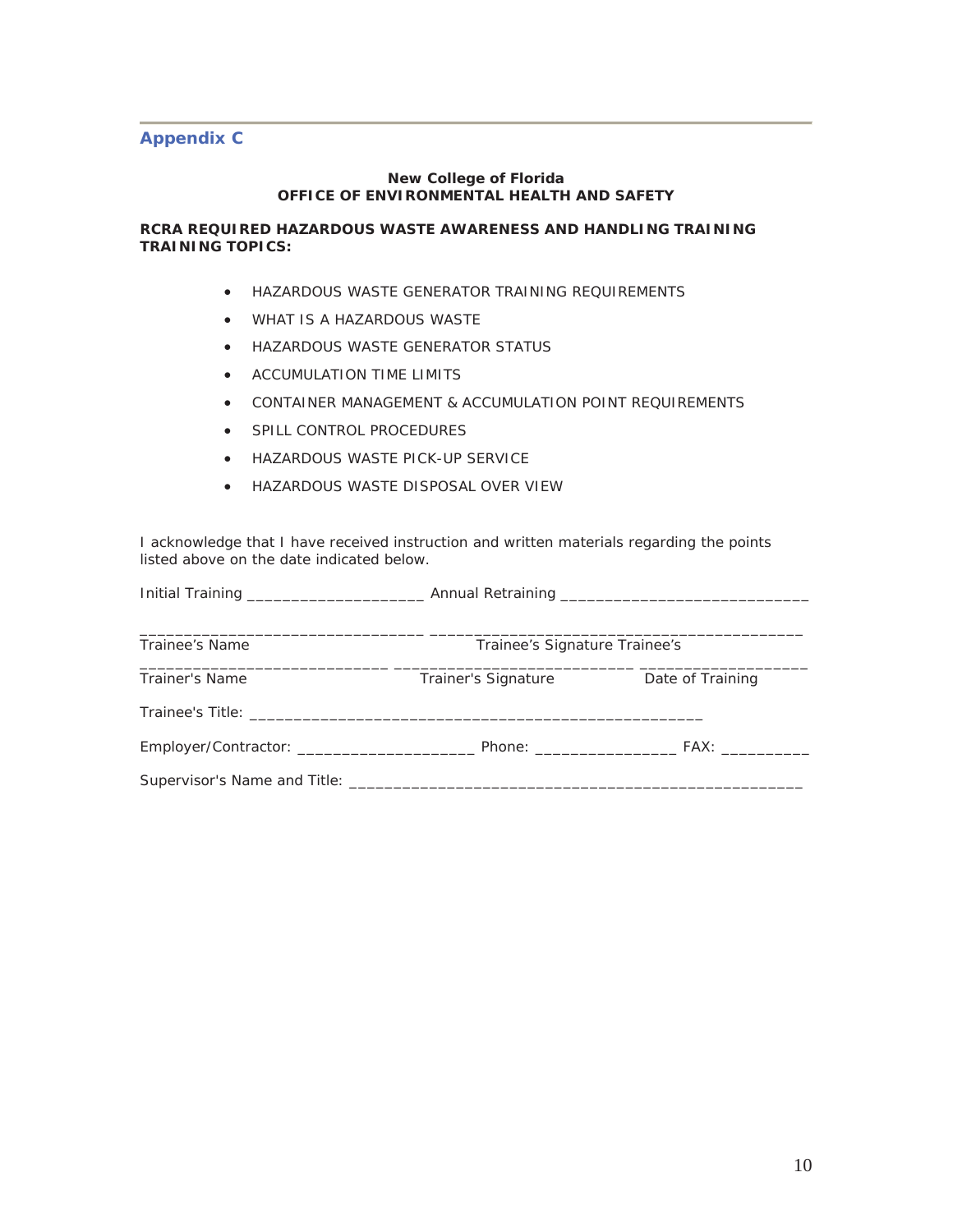# **Appendix D**

### **CONTRACTOR'S CERTIFICATION**

(Hazardous Waste Turned over to the College)

This certification shall accompany each completed Uniform Hazardous Waste Manifest submitted to the NCF Office of Environmental Health and Safety. This is required to obtain the "Generator's" signature.

CERTIFICATION: By means of this certification, the Contractor hereby declares that the content of this consignment are fully and accurately described in the attached description or label including the wording "Hazardous Waste", contents, volumes, weights, and percent composition, as applicable.

I certify that I have made a good faith effort to minimize my waste generation.

| Contract BR#/Name/or Other ID                                                   |                                                                                                                                                                                                                                |
|---------------------------------------------------------------------------------|--------------------------------------------------------------------------------------------------------------------------------------------------------------------------------------------------------------------------------|
|                                                                                 | Date the contract of the contract of the contract of the contract of the contract of the contract of the contract of the contract of the contract of the contract of the contract of the contract of the contract of the contr |
| Contractor's Name (Printed) example a series of the contractor's Name (Printed) | Date that the contract of the contract of the contract of the contract of the contract of the contract of the contract of the contract of the contract of the contract of the contract of the contract of the contract of the  |
|                                                                                 |                                                                                                                                                                                                                                |